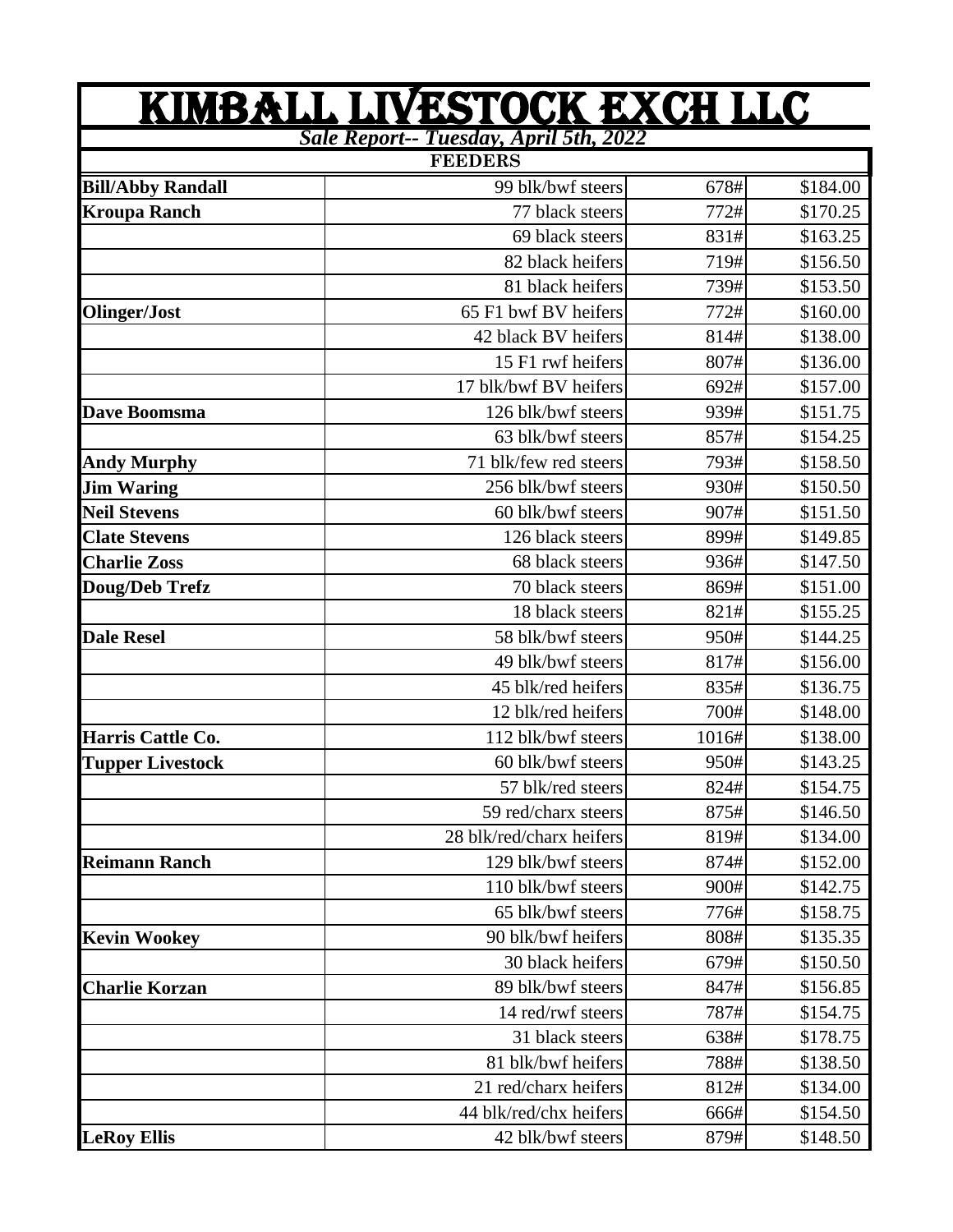|                                 | 10 black steers             | 806#  | \$152.00 |
|---------------------------------|-----------------------------|-------|----------|
| <b>Bryce Teveldal</b>           | 58 black Fall yrlng heifers | 987#  | \$132.50 |
|                                 | 16 black Fall yrlng heifers | 1127# | \$126.25 |
| <b>Bruce McCloud &amp; Sons</b> | 16 blk/red/chx steers       | 605#  | \$174.00 |
|                                 | 21 blk/red/chx steers       | 748#  | \$161.50 |
|                                 | 58 black heifers            | 705#  | \$154.00 |
|                                 | 41 red/charx heifers        | 698#  | \$149.10 |
| <b>Bunker Farms</b>             | 33 blk/bwf steers           | 779#  | \$161.50 |
|                                 | 6 black steers              | 684#  | \$175.50 |
|                                 | 8 red steers                | 724#  | \$165.00 |
| <b>Shawn Sluneka</b>            | 26 black steers             | 849#  | \$149.50 |
|                                 | 18 black steers             | 670#  | \$176.00 |
|                                 | 37 black heifers            | 767#  | \$137.00 |
| <b>Grieve Farms</b>             | 56 black steers             | 710#  | \$179.50 |
|                                 | 20 black steers             | 538#  | \$206.00 |
|                                 | 37 black heifers            | 686#  | \$160.50 |
|                                 | 18 black heifers            | 497#  | \$168.00 |
| <b>Brad Ufen</b>                | 79 blk/bwf steers           | 530#  | \$211.00 |
|                                 | 42 blk/bwf steers           | 424#  | \$236.00 |
| <b>Dana Fagerhaug</b>           | 43 black steers             | 808#  | \$158.00 |
|                                 | 18 black steers             | 648#  | \$173.75 |
|                                 | 36 blk/bwf heifers          | 695#  | \$158.00 |
|                                 | 3 black heifers             | 538#  | \$160.00 |
| <b>Kolousek Farms</b>           | 23 Herf/bwf steers          | 693#  | \$171.00 |
|                                 | 15 Herf/bwf steers          | 546#  | \$173.00 |
|                                 | 55 blk/bwf heifers          | 847#  | \$137.00 |
|                                 | 23 Hereford heifers         | 699#  | \$144.25 |
|                                 | 19 Herf/bwf heifers         | 497#  | \$156.00 |
| <b>Joe Koch</b>                 | 35 red/charx steers         | 904#  | \$143.50 |
|                                 | 7 red/charx steers          | 590#  | \$172.00 |
|                                 | 16 red/charx heifers        | 778#  | \$136.00 |
|                                 | 13 red/charx heifers        | 771#  | \$133.50 |
|                                 | 7 charx heifers             | 544#  | \$147.00 |
| <b>Dwight DeWaard</b>           | 31 charx steers             | 821#  | \$149.85 |
|                                 | 10 charx steers             | 696#  | \$169.50 |
|                                 | 14 charx heifers            | 728#  | \$140.00 |
|                                 | 7 charx heifers             | 520#  | \$144.00 |
| <b>Jeremy Thomas</b>            | 19 blk/red/chx steers       | 740#  | \$163.50 |
|                                 | 3 black steers              | 598#  | \$177.50 |
|                                 | 22 black heifers            | 726#  | \$134.50 |
|                                 | 6 blk/red heifers           | 560#  | \$147.00 |
| <b>Todd/Karla Prangley</b>      | 18 black steers             | 870#  | \$145.25 |